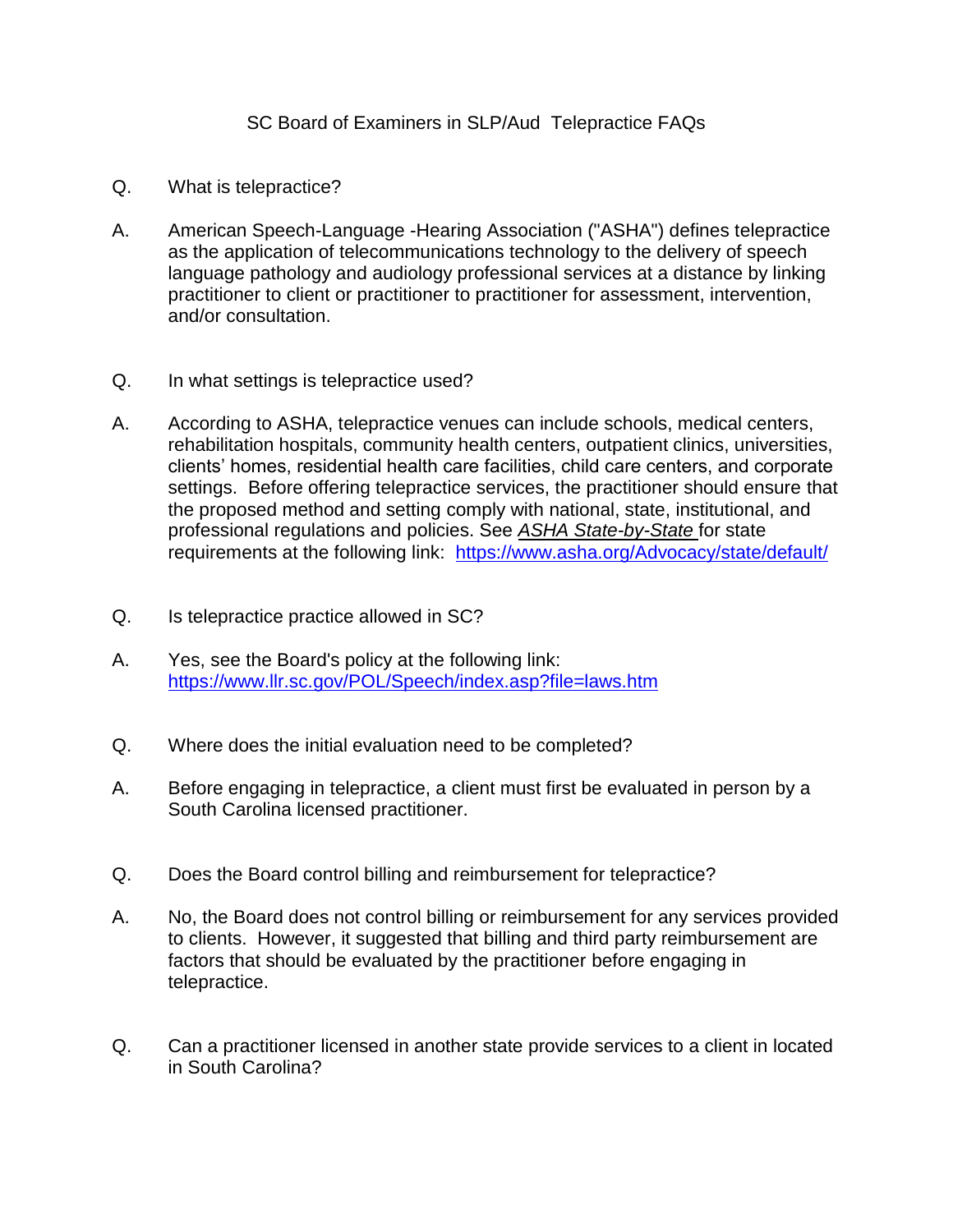- A. No. Services provided to clients in South Carolina that require a license must be provided by a practitioner licensed in South Carolina.
- Q. If a practitioner is licensed in South Carolina, can they provide telepractice services to a client in another state?
- A. Licensed practitioners must check the state licensing requirements for the state where the client is located.
- Q. What are the ethical issues concerning telepractice?
- A. ASHA recommends that practitioners who provide telepractice services comply with the ASHA *Code of Ethics* [\(ASHA, 2016a\). The](https://www.asha.org/Code-of-Ethics/) specific principles identified by ASHA as affecting telepractice can be found at the following link: [https://www.asha.org/PRPSpecificTopic.aspx?folderid=8589934956&section=Ke](https://www.asha.org/PRPSpecificTopic.aspx?folderid=8589934956§ion=Key_Issues#Ethical_Considerations) [y\\_Issues#Ethical\\_Considerations](https://www.asha.org/PRPSpecificTopic.aspx?folderid=8589934956§ion=Key_Issues#Ethical_Considerations)
- Q. Is a practitioner licensed in another state who provides telepractice services in a South Carolina school setting required to have a South Carolina license?
- A. A practitioner working for a telepractice company that has contracted with a South Carolina school to provide services is required to have a South Carolina license. A practitioner that is *not* an *employee* of a state or federal agency or a South Carolina political subdivision is *not* exempt from licensing requirements. See S.C. Code Ann. § 40-67-300 at the following link: <https://www.scstatehouse.gov/code/t40c067.php>
- Q. What factors should be considered when determining if telepractice is appropriate for a particular client?
- A. Please see the telepractice candidacy factors identified by ASHA at the following link: [https://www.asha.org/PRPSpecificTopic.aspx?folderid=8589934956&section=Ke](https://www.asha.org/PRPSpecificTopic.aspx?folderid=8589934956§ion=Key_Issues#Client_Selection) [y\\_Issues#Client\\_Selection](https://www.asha.org/PRPSpecificTopic.aspx?folderid=8589934956§ion=Key_Issues#Client_Selection)
- Q. What are the technological requirements to engage in telepractice?
- A. Please see ASHA's recommendations on the use of technology at the following link: [https://www.asha.org/PRPSpecificTopic.aspx?folderid=8589934956&section=Ke](https://www.asha.org/PRPSpecificTopic.aspx?folderid=8589934956§ion=Key_Issues#Telepractice_Technology) [y\\_Issues#Telepractice\\_Technology](https://www.asha.org/PRPSpecificTopic.aspx?folderid=8589934956§ion=Key_Issues#Telepractice_Technology)